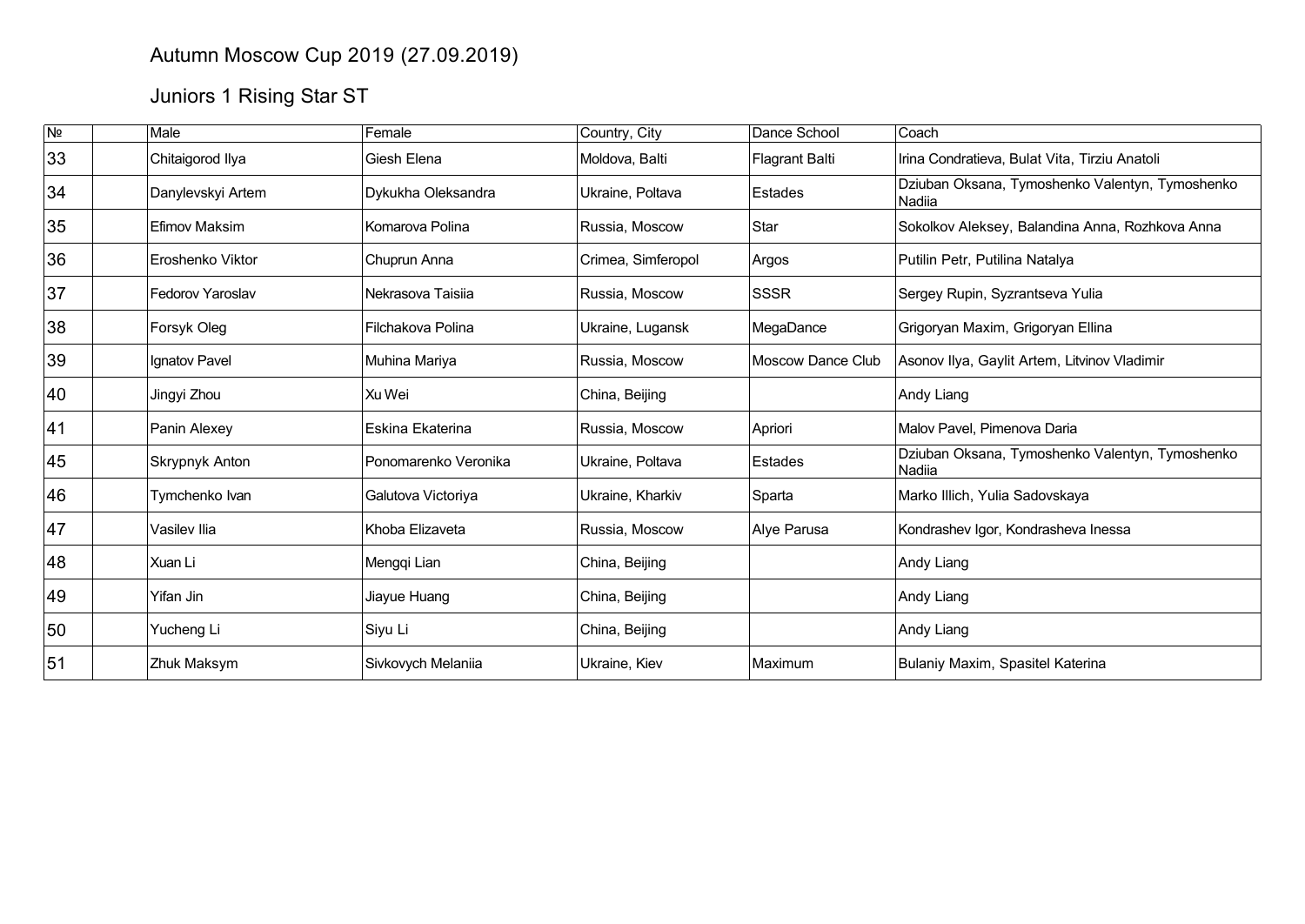| competition:  | Autumn Moscow Cup 2019                                                |                                                                              |                    |
|---------------|-----------------------------------------------------------------------|------------------------------------------------------------------------------|--------------------|
| date:         | 27.09.2019                                                            |                                                                              |                    |
| place:        | CSKA, Igrovoy                                                         |                                                                              |                    |
| category:     | <b>Juniors 1 Rising Star ST</b>                                       |                                                                              |                    |
| adjudicators: | 1. Afanasieva Svetlana<br>2. Annunziato Mariano<br>3. Divtsov Dmitrii | 6. Marianna Mamayan<br>7. Marko Ilich<br>8. Maxim Bulanii<br>9. Roman Mirkin | 11. Zaharin Alexey |
|               | 4. Donskoj Denis<br>5. Kristi Boys                                    | 10. Tomasz Reindl                                                            |                    |

#### 1/4

| Nº |                                      |         |      | W |  |                                                             |  |  |  |  |  |  |  |  |  |  |  |  |  |
|----|--------------------------------------|---------|------|---|--|-------------------------------------------------------------|--|--|--|--|--|--|--|--|--|--|--|--|--|
|    | Couple                               | Place   | Summ |   |  | 12345678901112345678901112345678901112345678901112345678901 |  |  |  |  |  |  |  |  |  |  |  |  |  |
| 36 | Eroshenko Viktor-Chuprun Anna        | $1 - 5$ | 44   |   |  |                                                             |  |  |  |  |  |  |  |  |  |  |  |  |  |
| 41 | Panin Alexey-Eskina Ekaterina        | $1 - 5$ | 44   |   |  |                                                             |  |  |  |  |  |  |  |  |  |  |  |  |  |
| 45 | Skrypnyk Anton-Ponomarenko Veronika  | $1 - 5$ | 44   |   |  |                                                             |  |  |  |  |  |  |  |  |  |  |  |  |  |
| 48 | Xuan Li-Mengqi Lian                  | $1-5$   | 44   |   |  |                                                             |  |  |  |  |  |  |  |  |  |  |  |  |  |
| 51 | Zhuk Maksym-Sivkovych Melaniia       | $1 - 5$ | 44   |   |  |                                                             |  |  |  |  |  |  |  |  |  |  |  |  |  |
| 34 | Danylevskyi Artem-Dykukha Oleksandra | $6 - 8$ | 43   |   |  |                                                             |  |  |  |  |  |  |  |  |  |  |  |  |  |
| 35 | Efimov Maksim-Komarova Polina        | $6-8$   | 43   |   |  |                                                             |  |  |  |  |  |  |  |  |  |  |  |  |  |
| 46 | Tymchenko Ivan-Galutova Victoriya    | $6 - 8$ | 43   |   |  |                                                             |  |  |  |  |  |  |  |  |  |  |  |  |  |
| 50 | Yucheng Li-Siyu Li                   |         | 42   |   |  |                                                             |  |  |  |  |  |  |  |  |  |  |  |  |  |
| 47 | Vasilev Ilia-Khoba Elizaveta         | 10      | 34   |   |  |                                                             |  |  |  |  |  |  |  |  |  |  |  |  |  |
| 40 | Jingyi Zhou-Xu Wei                   | 11      | 32   |   |  |                                                             |  |  |  |  |  |  |  |  |  |  |  |  |  |
| 38 | Forsyk Oleg-Filchakova Polina        | 12      | 29   |   |  |                                                             |  |  |  |  |  |  |  |  |  |  |  |  |  |
|    |                                      |         |      |   |  |                                                             |  |  |  |  |  |  |  |  |  |  |  |  |  |
| 37 | Fedorov Yaroslav-Nekrasova Taisiia   | 13      | 16   |   |  |                                                             |  |  |  |  |  |  |  |  |  |  |  |  |  |
| 39 | Ignatov Pavel-Muhina Mariya          | 14      | 11   |   |  |                                                             |  |  |  |  |  |  |  |  |  |  |  |  |  |
| 49 | Yifan Jin-Jiayue Huang               | 15      | 8    |   |  |                                                             |  |  |  |  |  |  |  |  |  |  |  |  |  |
| 33 | Chitaigorod Ilya-Giesh Elena         | 16      |      |   |  |                                                             |  |  |  |  |  |  |  |  |  |  |  |  |  |

Chairman: Rudkovskaya Victoria

Vice-Chairman: Tolkunova Yulia

Organizer: Ryupin Sergey

Scrutineer: Suchkov Vladimir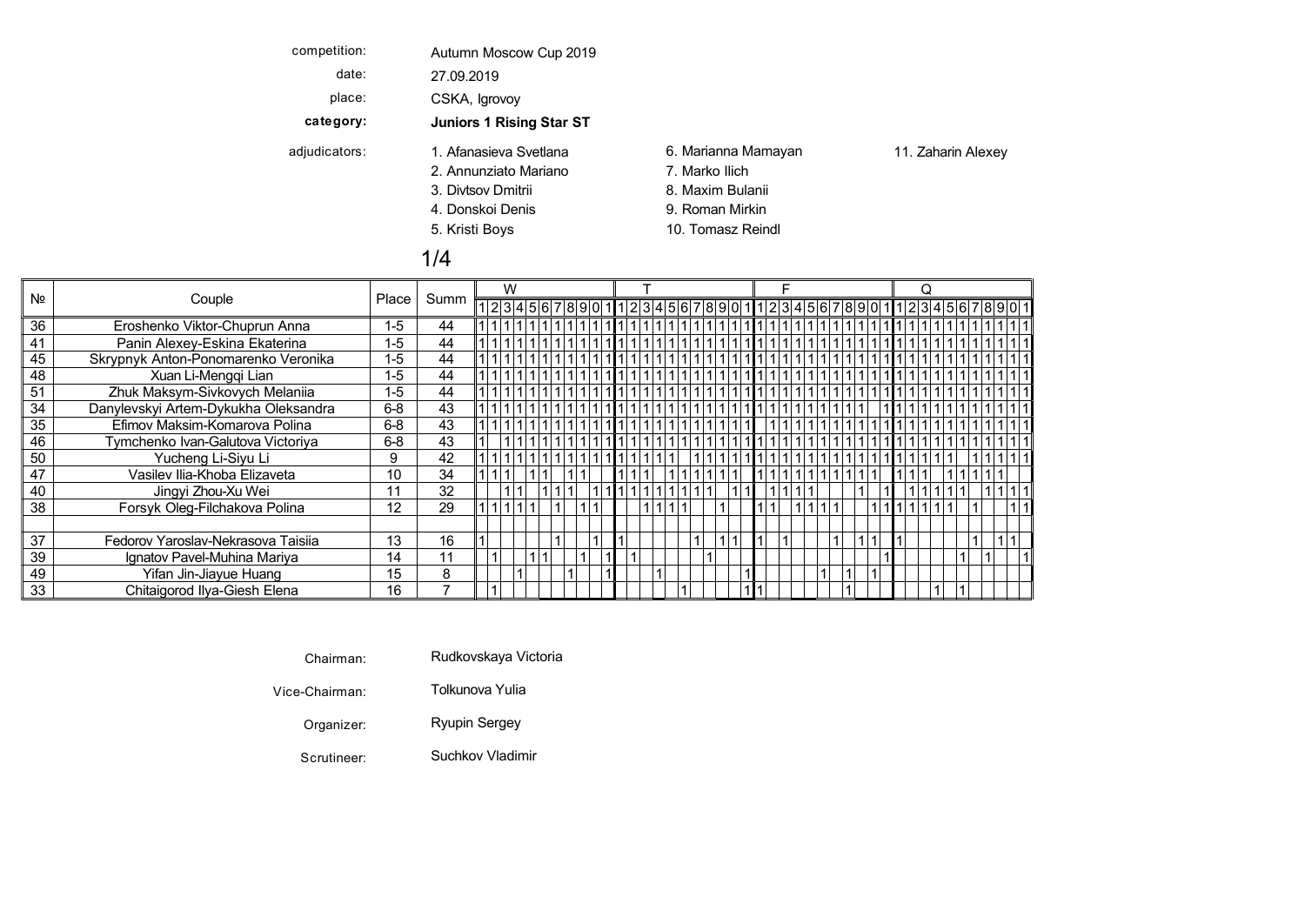| competition:  | Autumn Moscow Cup 2019          |                     |                    |
|---------------|---------------------------------|---------------------|--------------------|
| date:         | 27.09.2019                      |                     |                    |
| place:        | CSKA, Igrovoy                   |                     |                    |
| category:     | <b>Juniors 1 Rising Star ST</b> |                     |                    |
| adjudicators: | 1. Afanasieva Svetlana          | 6. Marianna Mamayan | 11. Zaharin Alexey |
|               | 2. Annunziato Mariano           | 7. Marko Ilich      |                    |
|               | 3. Divtsov Dmitrii              | 8. Maxim Bulanii    |                    |
|               | 4. Donskoj Denis                | 9. Roman Mirkin     |                    |
|               | 5. Kristi Boys                  | 10. Tomasz Reindl   |                    |
|               |                                 |                     |                    |

### **Semifinal**

|                |                                      |         |      | W |  |                    |  |  |  |  |                                                                                                                 |        |  |                       |  |  |  |  |  |  |  |
|----------------|--------------------------------------|---------|------|---|--|--------------------|--|--|--|--|-----------------------------------------------------------------------------------------------------------------|--------|--|-----------------------|--|--|--|--|--|--|--|
| N <sub>o</sub> | Couple                               | Place   | Summ |   |  |                    |  |  |  |  | 1 2 3 4 5 6 7 8 9 0 1  1 2 3 4 5 6 7 8 9 0 1  1 2 3 4 5 6 7 8 9 0 1  1 2 3 4 5 6 7 8 9 0 1  1 2 3 4 5 6 7 8 9 0 |        |  |                       |  |  |  |  |  |  |  |
| 36             | Eroshenko Viktor-Chuprun Anna        |         | 49   |   |  |                    |  |  |  |  | !1 1 1 1 1 1 1 1 1 1 1 1 1                                                                                      |        |  |                       |  |  |  |  |  |  |  |
| 45             | Skrypnyk Anton-Ponomarenko Veronika  | $2 - 3$ | 48   |   |  |                    |  |  |  |  | 11111111111111111                                                                                               |        |  |                       |  |  |  |  |  |  |  |
| 46             | Tymchenko Ivan-Galutova Victoriya    | $2 - 3$ | 48   |   |  | 1 1 1 1 1 1 1  1 1 |  |  |  |  | 1 1 1 1 1    1 1 1 1                                                                                            |        |  | 1 1 1 1 1 1 1 1 1 1 1 |  |  |  |  |  |  |  |
| 34             | Danylevskyi Artem-Dykukha Oleksandra |         | 39   |   |  |                    |  |  |  |  |                                                                                                                 |        |  |                       |  |  |  |  |  |  |  |
| 51             | Zhuk Maksym-Sivkovych Melaniia       |         | 38   |   |  |                    |  |  |  |  |                                                                                                                 |        |  |                       |  |  |  |  |  |  |  |
| 35             | Efimov Maksim-Komarova Polina        |         | 35   |   |  |                    |  |  |  |  |                                                                                                                 | 111111 |  |                       |  |  |  |  |  |  |  |
|                |                                      |         |      |   |  |                    |  |  |  |  |                                                                                                                 |        |  |                       |  |  |  |  |  |  |  |
| 48             | Xuan Li-Mengqi Lian                  |         | 24   |   |  |                    |  |  |  |  |                                                                                                                 |        |  |                       |  |  |  |  |  |  |  |
|                | Panin Alexey-Eskina Ekaterina        |         | 21   |   |  |                    |  |  |  |  |                                                                                                                 |        |  |                       |  |  |  |  |  |  |  |
| 40             | Jingyi Zhou-Xu Wei                   |         | 13   |   |  |                    |  |  |  |  |                                                                                                                 |        |  |                       |  |  |  |  |  |  |  |
| 47             | Vasilev Ilia-Khoba Elizaveta         | 10      | 9    |   |  |                    |  |  |  |  |                                                                                                                 |        |  |                       |  |  |  |  |  |  |  |
| 50             | Yucheng Li-Siyu Li                   | 11      | .5   |   |  |                    |  |  |  |  |                                                                                                                 |        |  |                       |  |  |  |  |  |  |  |
| 38             | Forsyk Oleg-Filchakova Polina        | 12      |      |   |  |                    |  |  |  |  |                                                                                                                 |        |  |                       |  |  |  |  |  |  |  |

Chairman: Rudkovskaya Victoria

Vice-Chairman: Tolkunova Yulia Divtsov Maxim Viennese V Dmitrii Bulanii Waltz

Organizer: Ryupin Sergey Kristi Tomasz Quickstep Q BoysReindl

Scrutineer: Suchkov Vladimir Samba Suchkov Vladimir Samba Suchkov Sucha Suchkov Suchkov Suchkov Suchkov Suchkov